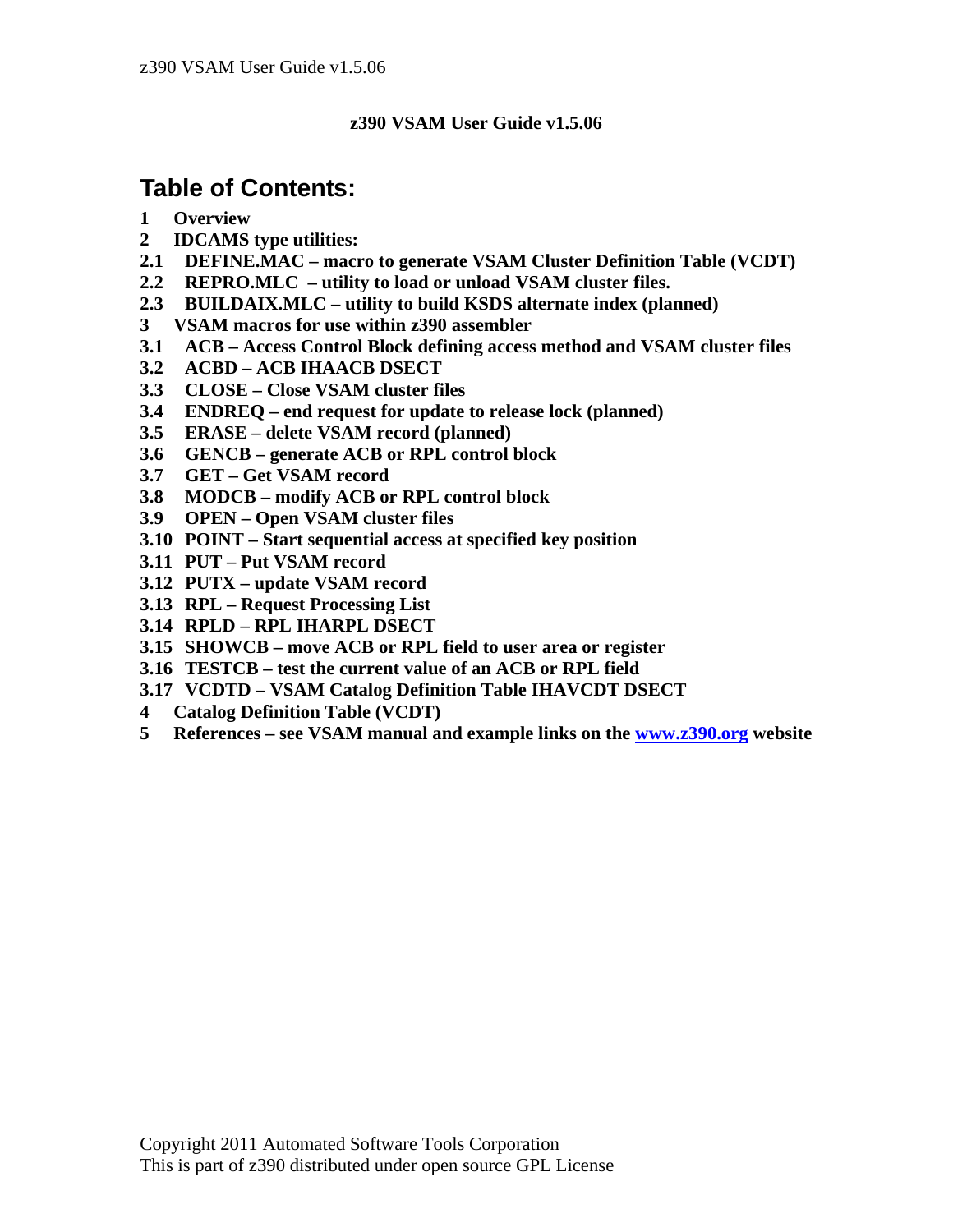#### **1.0 Overview**

**z390 VSAM support enables z390 application assembler programs running on Windows or Linux to access fixed length or variable length record data files (data sets) in key sequence (KSDS) which is the default, relative record sequence (RRDS/VRRDS), entry sequence (ESDS), or linear (LDS) control interval access. z390 VSAM file access from assembler programs is performed using VSAM macros such as GENCB, OPEN, CLOSE, POINT, GET, PUT, MODCB, SHOWCB, or TESTCB referencing ACB and RPL control blocks which define the type of data access to be performed.** 

**The advantages of z390 VSAM over QSAM and BSAM access methods are:** 

- **1. Z390 VSAM supports random and skip sequential access to fixed and variable length records by key index fields, by relative record number, or by 32 bit or 64 bit relative byte address.**
- **2. Z390 VSAM supports sequential and random access to both fixed length and variable length records up to 2 GB.**
- **3. Z390 VSAM supports any number of alternate key indexes with offsets and lengths up to 2 GB. Note only random and skip sequential primary key browse currently supported.**
- **4. VSAM maximizes performance by utilizing a VSAM Cache Buffering (VCB) option to buffer all I/O for records less than 4096. Writes are always performed immediately where as reads may come from file or cache. The cache buffers are reused on least recently used basis.**

**Z390 VSAM files are defined in VSAM Catalog Definition Tables (VCDT's) which are defined using DEFINE macro calls to define any number of base clusters, alternate indexes, and paths. The macro calls are assembled and linked into loadable table. When an ACB is opened, the DDNAME points to the VCDT catalog to be accessed. An optional dot suffix defining the name of the catalog entry to open can be specified or the name of the ACB will be used as default entry name. The DEFINE macro checks all the entries for consistency and then passes global data to ZDEFINE macro to generate the table if no errors are found. See the copybook ZDEFINE.CPY for the global VCDT data definitions. For examples see vsam\demo\DEMOCAT.MLC which defines all the demo VSAM data sets, and see vsam\test\TESTCAT.MLC which defines all the regression test VSAM data sets.**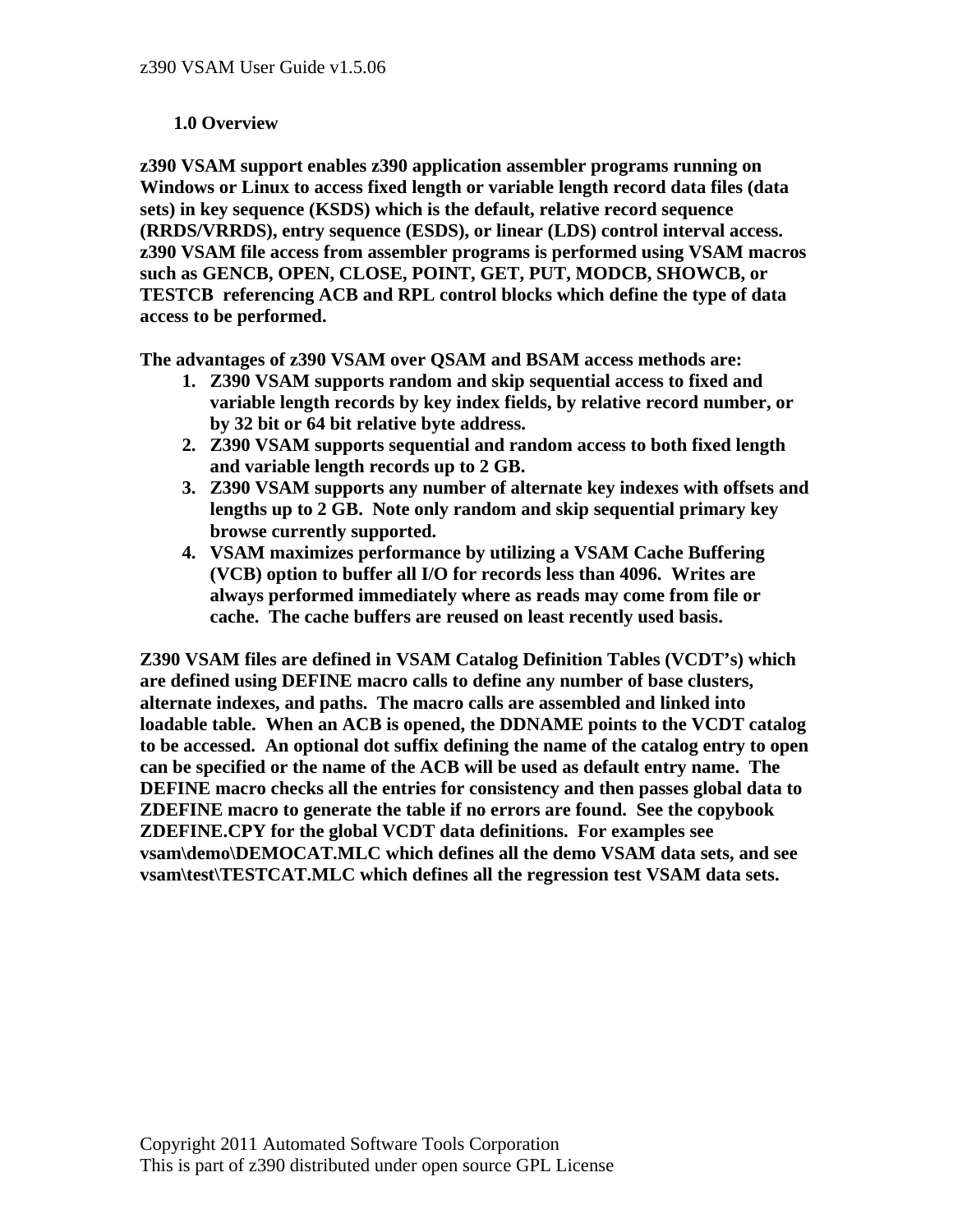### **IDCAMS type VSAM utilities**

**The IDCAMS utility on the mainframe is used to create VSAM catalog base cluster, alternate index, and path definitions. The following z390 tools are used in place of IDCAMS utility:** 

- **1. DEFINE macro to define base cluster, alternate index, and path entries in a z390 VSAM Catalog Definition Table (VCDT)**
- **2. REPRO assembler utility to load or unload z390 VSAM cluster files from or to QSAM file. When VSAM files are loaded or unloaded, deleted records are removed and the base cluster data records are stored in physical primary key sequence. Note inserts and updates can cause records to be added to the end of the base cluster leaving dead space and causing the file to grow so periodic reorganizations may be necessary.**

**The following DEFINE macro calls can be used to create a z390 VSAM Catalog Definition Table:** 

 **\* \* DEFINE VCDT CATALOG FOR VSAM DEMOS IN vsam\demo \* DEFINE CATALOG,NAME=DEMOCAT DEFINE CLUSTER, NAME=ESF1, X** X  **RECORDSIZE=80,INDEX=NONINDEXED DEFINE CLUSTER,NAME=ESV1,RECORDSIZE=(200,300), X INDEX=NONINDEXED DEFINE CLUSTER, NAME=RRF1, X** X  **RECORDSIZE=80,INDEX=NUMBERED DEFINE CLUSTER, NAME=RRV1, X** X  **RECORDSIZE=(200,400),INDEX=NUMBERED DEFINE CLUSTER,NAME=KSF1NAME, X RECORDSIZE=70,KEYS=(20,0) DEFINE ALTERNATEINDEX,NAME=KSF1ADDR, X RELATE=KSF1NAME,KEYS=(20,20) DEFINE ALTERNATEINDEX,NAME=KSF1CITY, X RELATE=KSF1NAME,KEYS=(20,40) DEFINE ALTERNATEINDEX,NAME=KSF1STAT, X RELATE=KSF1NAME,KEYS=(5,60) DEFINE ALTERNATEINDEX,NAME=KSF1ZIP, X RELATE=KSF1NAME,KEYS=(5,65) DEFINE PATH,NAME=NAMELIST,ENTRY=KSF1NAME,UPDATE=NOUPDATE DEFINE PATH,NAME=ADDRLIST,ENTRY=KSF1ADDR,UPDATE=NOUPDATE DEFINE PATH,NAME=CITYLIST,ENTRY=KSF1CITY,UPDATE=NOUPDATE**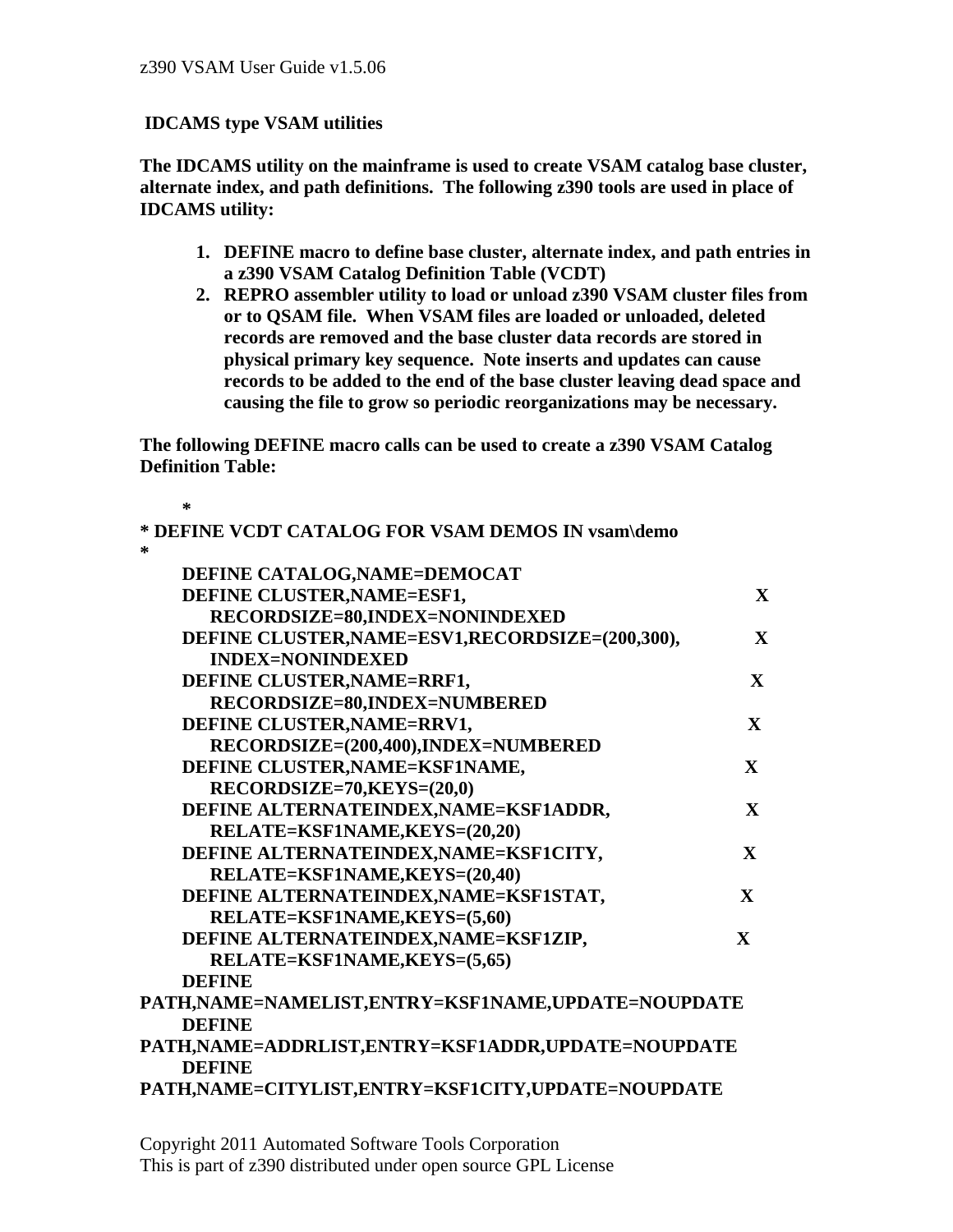```
 DEFINE 
PATH,NAME=STATLIST,ENTRY=KSF1STAT,UPDATE=NOUPDATE 
    DEFINE PATH,NAME=ZIPLIST,ENTRY=KSF1ZIP,UPDATE=NOUPDATE 
    DEFINE CLUSTER,NAME=ESF1CI2K,CONTROLINTERVALSIZE=2048, 
       RECORDSIZE=200,INDEX=NONINDEXED 
    DEFINE CLUSTER,NAME=LDS1CI2K,CONTROLINTERVALSIZE=2048, 
       INDEX=LINEAR 
    DEFINE END 
    END
```
**The above macros can be assembled and linked into loadable table that is referenced by the ACB DDNAME= parameter when opening a VSAM file. The file specification can have path and must have the file name DEMOCAT. Optionally a specific catalog entry can be specified such as DEMOCAT.ESF1. If no entry name is specified, the name of the ACB is used to search catalog for entry. At open time DCB's are dynamically allocated for the physical data file and any index files required.** 

**An IDCAMS type utility REPRO.390 can be used to load or unload VSAM data files to or from QSAM using INFILE and OUTFILE DDNAME's. Note REPRO can only be used if the record length is less than 32760 due to QSAM limits. VSAM files must be periodically unloaded and reloaded to free dead space created by updating records with different lengths. Reloading also optimizes file structure by moving inserted KSDS records from insert balanced tree structures to direct access primary indexes structures.**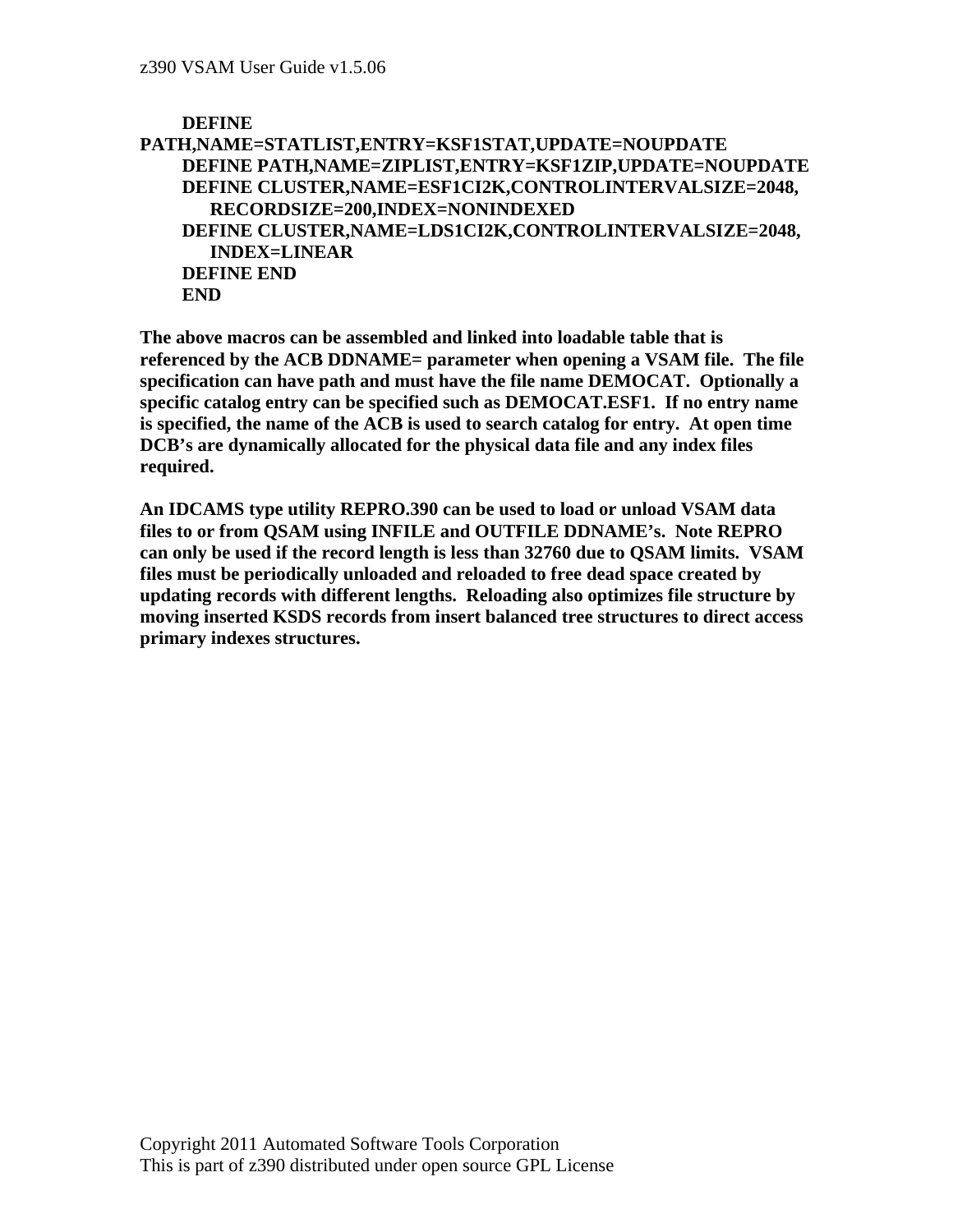- **3. VSAM macros for use within z390 assembler** 
	- **1 ACB Access Control Block defining access method and VSAM cluster files**
	- **2 ACBD ACB IHAACB DSECT**
	- **3 CLOSE Close VSAM cluster files**
	- **4 DEFINE define VSAM catalog entries and load global data tables**
	- **5 ENDREQ end request to release record locking for update**
	- **6 ERASE delete VSAM record (not supported yet)**
	- **7 GENCB generate ACB or RPL control block (not supported yet)**
	- **8 GET Get VSAM record**
	- **9 MODCB modify ACB or RPL control block field. Currently AREA and RECLEN for RPL are supported. See linklib\REPRO.MLC for example.**
	- **10 OPEN Open VSAM cluster files**
	- **11 POINT Start sequential access at specified key position (not supported yet)**
	- **12 PUT Put VSAM record**
	- **13 RPL Request Processing List**
	- **14 RPLD RPL IHARPL DSECT**
	- **15 SHOWCB move ACB or RPL field to user area. Currently AREA, RECLEN, FDBK, RBA, and XRBA are supported for RPL. See linklib\REPRO.MLC and vsam\test regression test programs.**
	- **16 TESTCB test value of field in ACB or RPL. Currently RECLEN and FDBK fields in RPL are supported. See linklib\REPRO.MLC for example usage of TESTCB to check FDBK reason code for logical end or data error.**
	- **17 VCDTD VSAM Catalog Definition Table containing the following DSECTS:**
	- **17.1 IHAVCDT VSAM Catalog DSECT with pointers to VCLR, VAIX, and VPTH (Applications should only use SHOWCB, TESTCB, and MODCB for compatibility. See linklib\REPRO.MLC for example VCDTD usage).**
	- **17.2 IHAVCLR VSAM Base Cluster entry**
	- **17.3 IHAVAIX VSAM Alternate Index entry**
	- **17.4 IHAVPTH VSAM Path entry**
	- **18 ZDEFINE.MAC generate VSAM catalog from global data tables**
	- **19 ZDEFINE.CPY copybook with global data tables for catalog**
	- **20 ZGENACB create ACB control block for GENCB or ACB**
	- **21 ZGENMACF create ACB MACRF field for ZGENACB or MODCB**
	- **22 ZGENOPTD create RPL OPTCD field for ZGENRPL or MODCB**
	- **23 ZGENRPL create RPL control block for GENCB or RPL**
	- **24 ZMODCB generate MODCB code**
	- **25 ZSHOWCB generate SHOWCB code**
	- **26 ZTESTCB generate TESTCB code**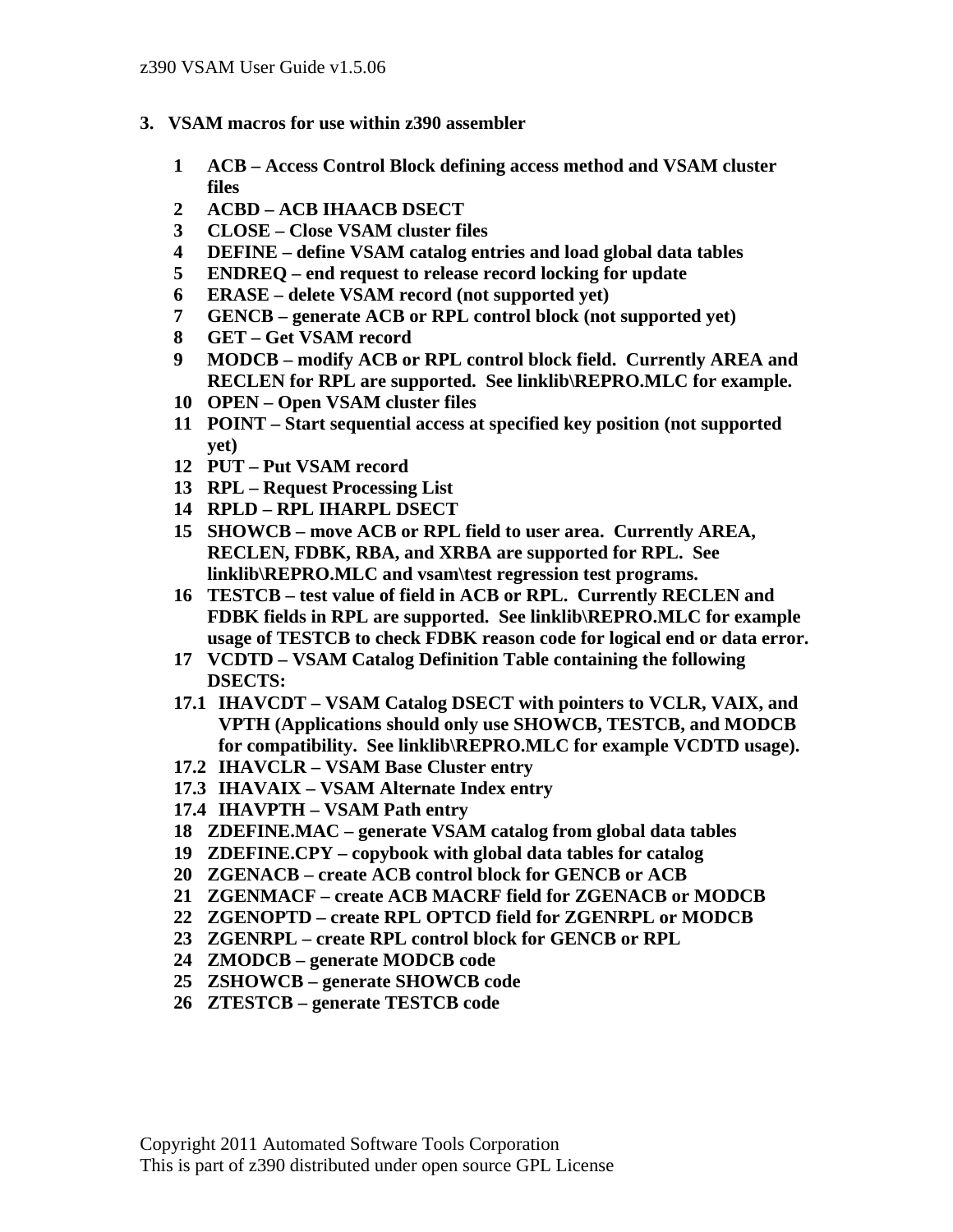#### **4. VSAM Cluster Definition Table (VCDT) and Z390 VSAM physical files**

**A z390 VSAM catalog is created by assembling calls to DEFINE macro. When an ACB is opened, the DDNAME points to loadable catalog file and either user specified catalog entry name or ACB name is used to find specific VSAM cluster to be opened. The following DCB's for physical files are dynamically allocated at ACB open time using base cluster, alternate index, and path information from catalog:** 

- **1. Base cluster NAME.VES ESDS data file containing all data records. Variable length records are preceded by 4 byte length which is not included in logical record length. The individual fixed or variable length records can be up to 2 GB long. The maximum ESDS file size is 2\*\*63 or about 10\*\*18. The user can override default path and name of VES file using VESDSN= parm on DEFINE CLUSTER macro.**
- **2. Base cluster NAME.VX0 VRRDS/ESDS primary index file containing 8 byte RBA addresses to each record in the base cluster VES data file. ESDS, fixed RRDS, and fixed LDS file types do not use VX0. XRBA index values are +1 with 0 indicating not written yet. Negative values are KSDS pointers to inserted record structures. The user can override default path and name of VX0 file using VX0DSN= parm on DEFINE CLUSTER macro.**
- **3. Alternate index NAME.VXN KSDS alternate index files containing 8 byte RBA addresses plus alternate key field to each index entry in the VX0 primary index file. Any number of alternate keys can be defined with lengths and offsets up to 2 GB. The default UPGRADE mode for each alternate index can be changed either by UPGRADE parm on alternate index definition or by turning off all alternate index ugrades via use of DEFINE PATH with UPDATE=NOUPDATE option. The user can override the default path and name of VXN file using VXNDSN= parm on DEFINE ALTERNATEINDEX macro.**